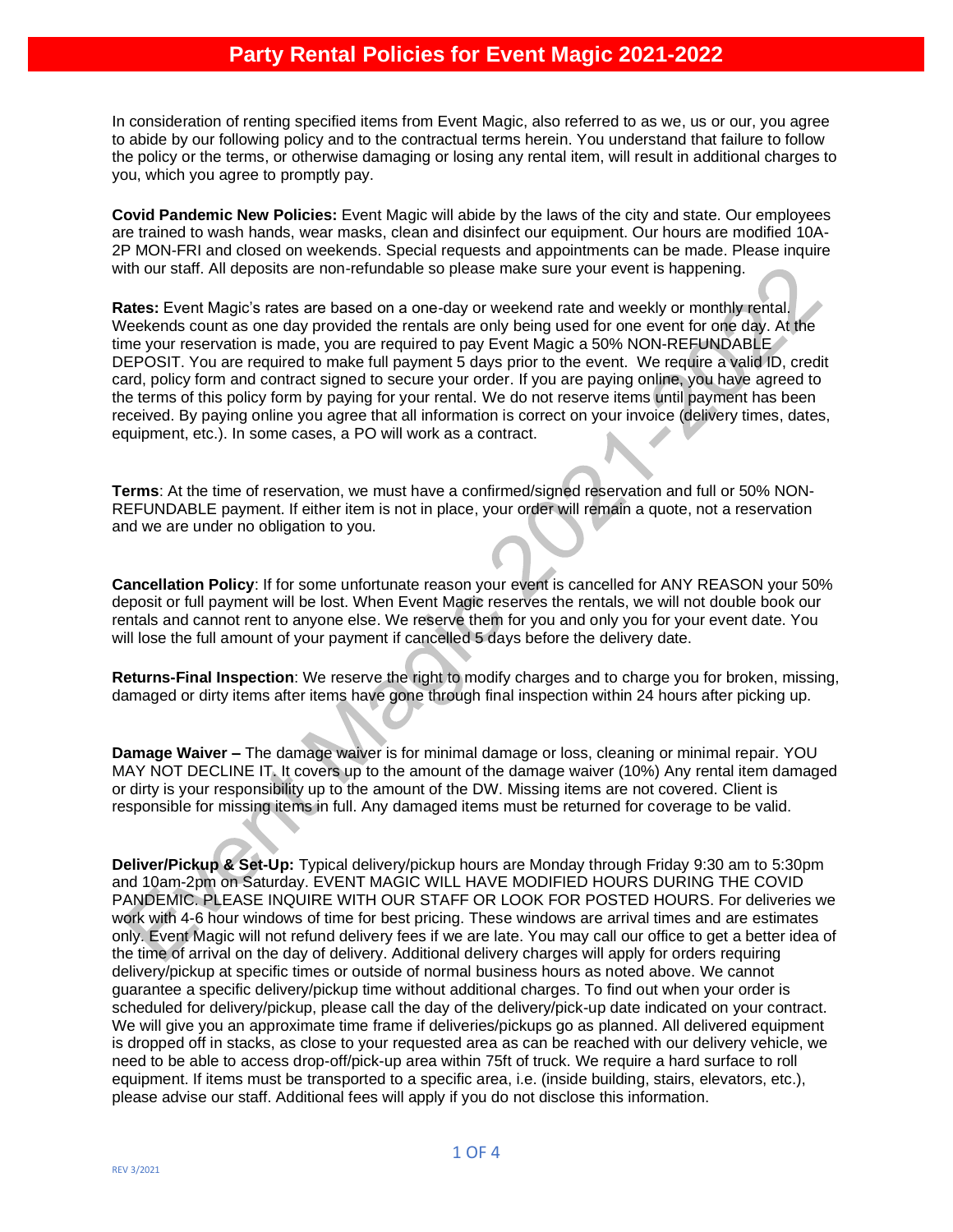## **Party Rental Policies for Event Magic 2021-2022**

Set up and break down service is available if needed on site. Please inquire with our staff and they can call the office to get a quote for you. If you set up the equipment, it is also your responsibility to break it down and return it to the place where it was delivered, properly stacked and ready to go. If equipment is not ready for pick up, an hourly fee will be charged for standby time or breakdown/carrying. All items being picked up must be in the same location as delivered if possible.

**Tent Securing and Installation**: Tents installed by Event Magic will be staked into the ground or we will use water barrels or cement weights to secure the tent. We do not stake into asphalt/concrete without additional fees. If severe weather is predicted, we reserve the right to refuse to install any tent. You are responsible for knowing what is underground before we arrive; **we are not responsible for any underground utilities, sprinkler systems, septic systems, electrical, rocks, etc**. Keep in mind that overhead clearance (i.e. electrical wires, tree branches, etc.) is your responsibility to tell us about. If we arrive on site and we can't put up the tent you will be charged up to the full amount of the order. Tents are not 100% waterproof. Wind and rain can cause leakage and walls to blow in. Event Magic cannot control weather conditions. If Event Magic has to come out to secure walls and secure tent after setting up additional fees may apply.

**Long Term tent rentals:** If you have a long-term rental (over 1 weekend) we are not responsible for any weather incident (wind or rain) You must carry an insurance policy to cover the structure and Event Magic additionally insured after 3 days of use. If bad weather conditions are predicted, you may request that we take down the tent. It is recommended that the client watch weather and to let us know if winds over 40- 60 miles per hour or heavy rains are predicted.

**Heaters:** Heaters can be hard to light in some conditions. Heavy winds and rain are not ideal situations for heaters and Event Magic is not responsible if heaters do not light in these conditions. Heaters should be on a level surface. Event Magic will set up and test heaters on site when delivered. We may leave the pilot flame on for easy on/off usage in some situations. You must turn on heaters 1-2 hours before your event. If you cannot get heaters working and conditions are good, you should call our emergency phone 510-434-0407 and talk to someone or leave a message. Refunds will not apply if a timely call is not made and a clear message left.

**BBQ and Grills**: All grills must be scraped of all food and debris and charcoal must be disposed of 1 hour prior to pick up of the grill to avoid hot coal incidents.

**Red Carpets:** Red carpets must be installed on dry surfaces only and are meant for indoor use. Carpets will be taped down with duct tape. Event Magic will not be responsible for any damage to floors. You understand that residue may be left, hardwood or tiled floors damaged from taping. All carpets must be returned in the same condition as when we brought them to you. You are required to vacuum and/or sweep carpets before returning or a cleaning fee will be charged.

**Dishware/Glasses**: Scrape solid food and debris from plates and glasses, rinse clean, and then return to the appropriate crates or racks. We charge 50% of the rental charge if not returned this way. You are responsible for any missing or damaged dishware and glasses and will be charge accordingly for any breakages.

**Linens**: As a service to our customers, we offer the rental of top-quality linens and napkins in a variety of colors and sizes. Do not place linens in plastic bags; doing so may cause molding and damage to linens. Linen bags may be provided by request. If linen bags are not with order, please bag in clear garbage bags and do not tie bag. Leave bag open as not to let moisture create mold. When picking-up linens, you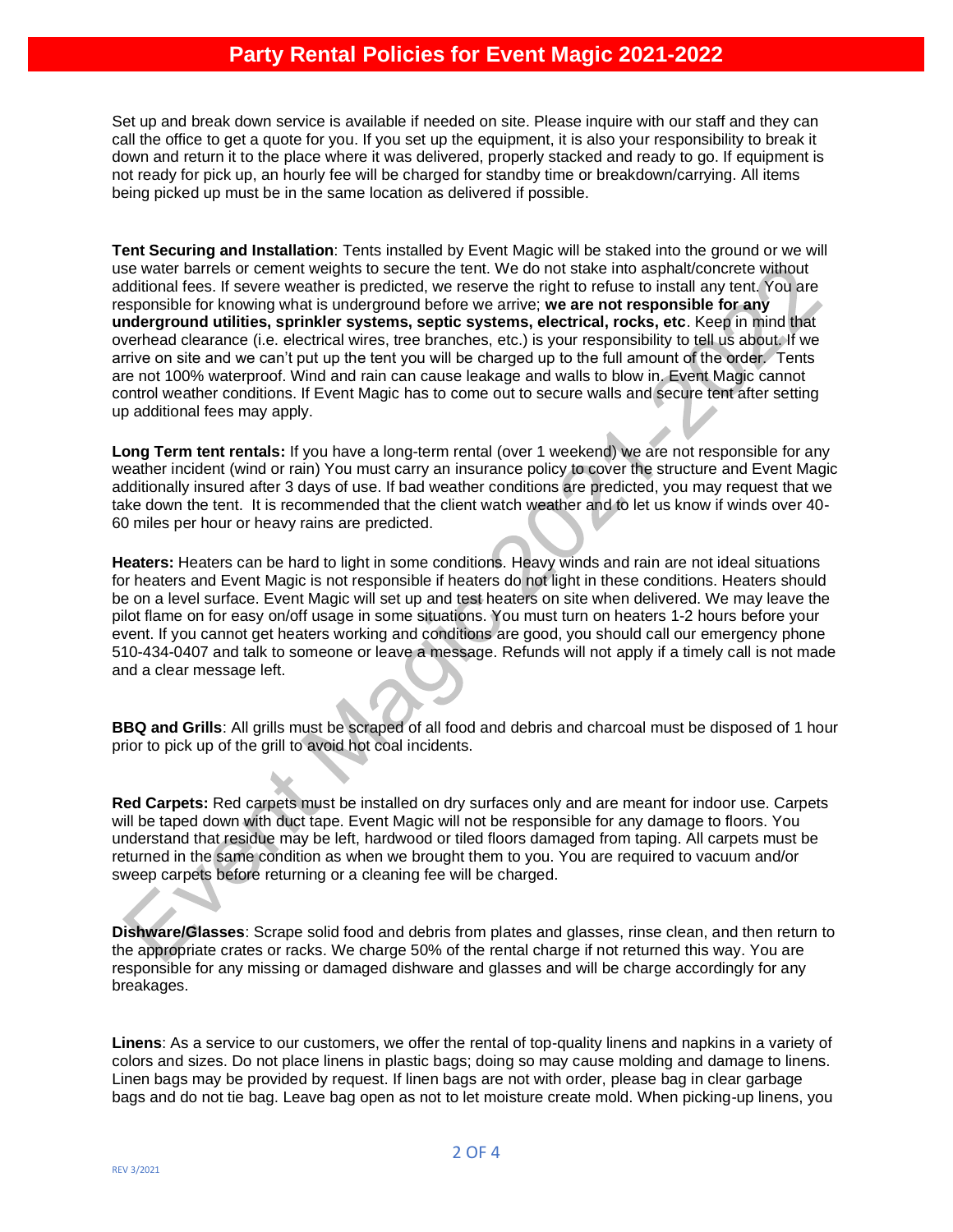## **Party Rental Policies for Event Magic 2021-2022**

are responsible for verifying that you are receiving the appropriate amount. All linens must be free from burns, tears, pins, tacks, abrasions, etc. You are responsible for the replacement cost of any missing or damaged items. Shake out any loose debris from linens (food, petals, decorations, etc.). Failure to remove all loose debris will result in a fee. We reserve the right to make a final inspection of linens when performing our sorting process. Typically, this process will be done within 48 hours; after which you will be notified of missing or damaged items.

**Staging and Flooring**: When choosing a location for a stage or dance floor, the most level area should be selected. Our wood parquet dance floor is for indoor use only. If used outside and damage occurs, you are liable for repair and or replacement of the dance floor. It is your responsibility to keep the stage or dance floor protected from weather, water, dampness, etc. Charges will apply for any damages.

**Return of Rental Items:** You agree to return to Event Magic all rental items in as good condition as when received, ordinary wear and tear excepted by the agreed upon return time. You are liable for all damages to or loss of any rental item.

**Inspection of Rented Items:** You are renting the items on an as is basis. You agree to personally inspect the rental items prior to their use and count them. Unless otherwise notified before the event, you acknowledge that all rental items were delivered in good working order and repair; and that you understand, without further instruction, proper operation and use of every rental item.

**Assumption of Risk:** You agree that you fully understand that there is risk of injury or damage arising out of the use or operation of the rental items. You voluntarily assume all of the risk of injury or damage associated with the operation and use of the rental items. You further agree to release and discharge Event Magic, including its officers, directors, employees and contractors, from any and all responsibility or liability from such injury or damage arising out of the operation or use of the rental items; and to waive, release and discharge any and all claims for injury or damage against Event Magic, including its officers, directors, employees and contractors, which you otherwise may be entitled to assert; except for those solely caused by the gross negligence or willful misconduct of Event Magic.

**Indemnity**: You agree to take all necessary precautions regarding the rental items, to use the rental items properly and as intended, and to protect all persons and property from injury or damage. You also agree to hold Event Magic, including its officers, directors, employees and contractors, harmless from and against any and all liability, claims, judgments, attorneys' fees and costs, of every kind and nature, including but not limited to, injuries or death to persons and damage to property, arising out of the use, maintenance, operation, possession or rental of the items rented, however caused, except to the extent arising through the sole gross negligence or willful misconduct of Event Magic.

I have read and agree to the above Event Magic policies and terms and agree to abide, and be bound, by them.

**Client Signature:**  $\blacksquare$ 

Date: